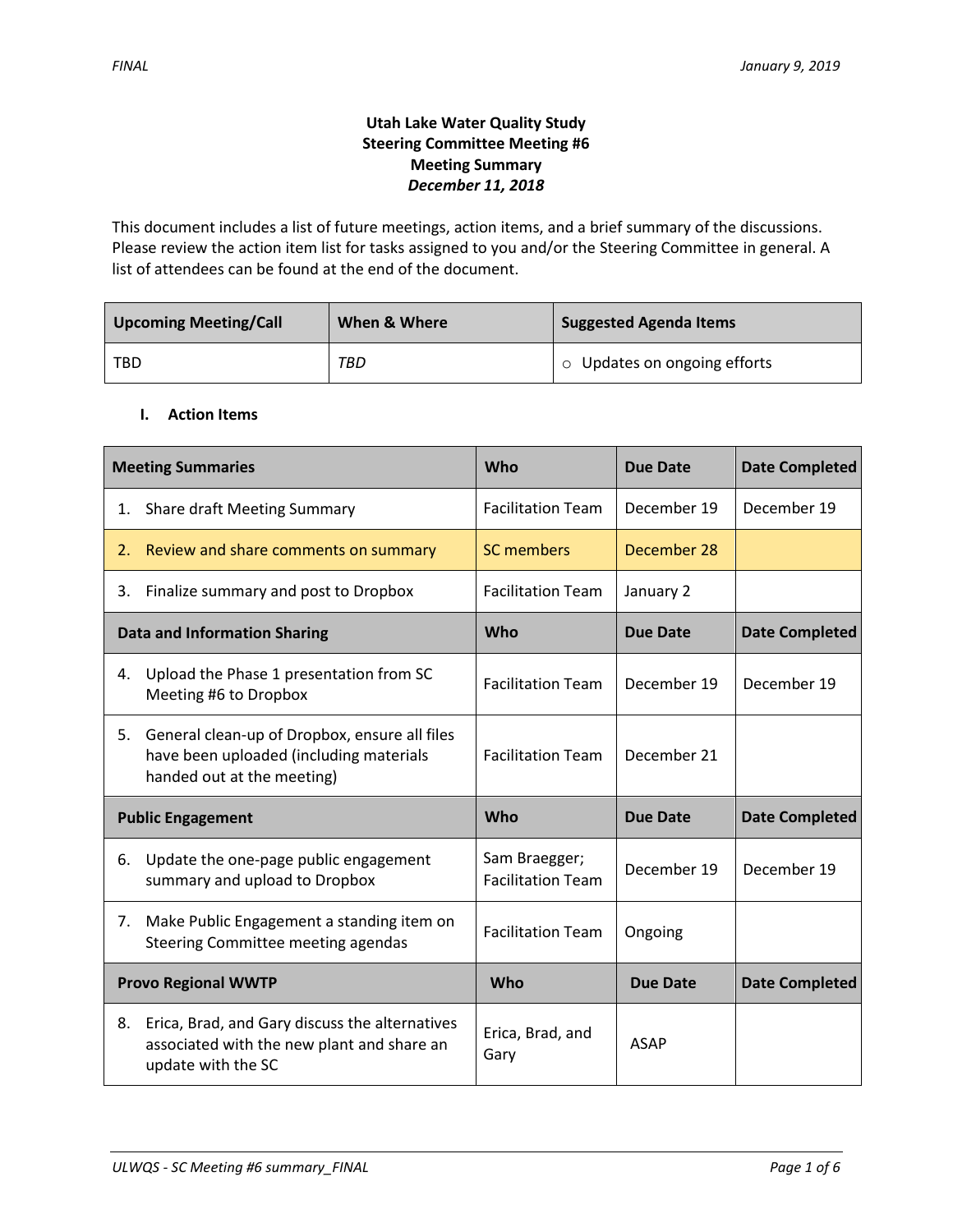## **II. Meeting Recording**

A recording of the meeting (also available on the DWQ website in the near future) can be found at the following link: [http://resolv.adobeconnect.com/p2lerwmvkoje/.](http://resolv.adobeconnect.com/p2lerwmvkoje/) Please use the video scroll bar along the bottom of the recording window to find the appropriate time in the webinar recording for the session you would like to watch. There are bookmarks in the 'Events Index' on the left side of the screen identifying each session.

# **III. Key Points of Discussion**

### Welcome and Agenda Review

Meeting Facilitator Paul De Morgan, RESOLVE, welcomed everyone to the meeting and invited the cochairs to make opening comments. Erica Gaddis, ULWQS Steering Committee Co-Chair, expressed her appreciation for the presence of all Steering Committee members. She explained that there has been significant work taking place over the past months that has now set the stage for the study to embark into the real science. Sam Braegger, ULWQS Steering Committee Co-Chair alternate (to Eric Ellis), introduced himself and stated that he looks forward to working together with folks more closely.

Mr. De Morgan then asked each of the Steering Committee members, the DWQ staff, and the members of the public to introduce themselves. Following these introductions, Mr. De Morgan went over the agenda and the documents distributed to the members of the Steering Committee. He indicated the Facilitation Team will make sure the updated version of the binder TOC and the other documents handed out (SC OP, Modeling memo, contact list) are available in the Dropbox folder.

## Final ULWQS Phase 1 Report

Scott Daly, UDWQ, went over the ULWQS Phase 1 Report and the five different Task work elements included in the report. The tasks included: 1) Stakeholder Development; 2) Data and Information Management; 3) Water Quality Assessment and Analysis; 4) Source and Nutrient Load Analysis; and 5) Model Selection and Development.

Mr. Daly summarized the updates made to the Phase 1 report. He added that LimnoTech completed a literature review of Utah Lake – the take-home message from the review was that the available literature is not specific enough to help answer the questions that the SC/SP generated. Mr. Daly explained that numerous enhancements to the Utah Lake Data Explorer have been made by UDWQ in response to comments made by the Science Panel. Partnerships between UDWQ and WFWQC and Rushforth are contributing data to the tool. He explained that an additional nutrient summary has been included in the report in response to SP comments.

Mr. Daly went over several recommendations UDWQ received related to the Phase 1 Report.

- a) Data management and compilation: improve partner coordination and data sharing. UDWQ is having weekly meetings with WFWQC to work on collaboration and data sharing. They are working on data import tools to improve the quality of data and the metadata associated with the data.
- b) The Phase 1 report was lacking continuous flow data and now flow is being monitored on tributaries. Mr. Daly explained that continuous flow monitoring is now being done on the tributaries to Utah Lake.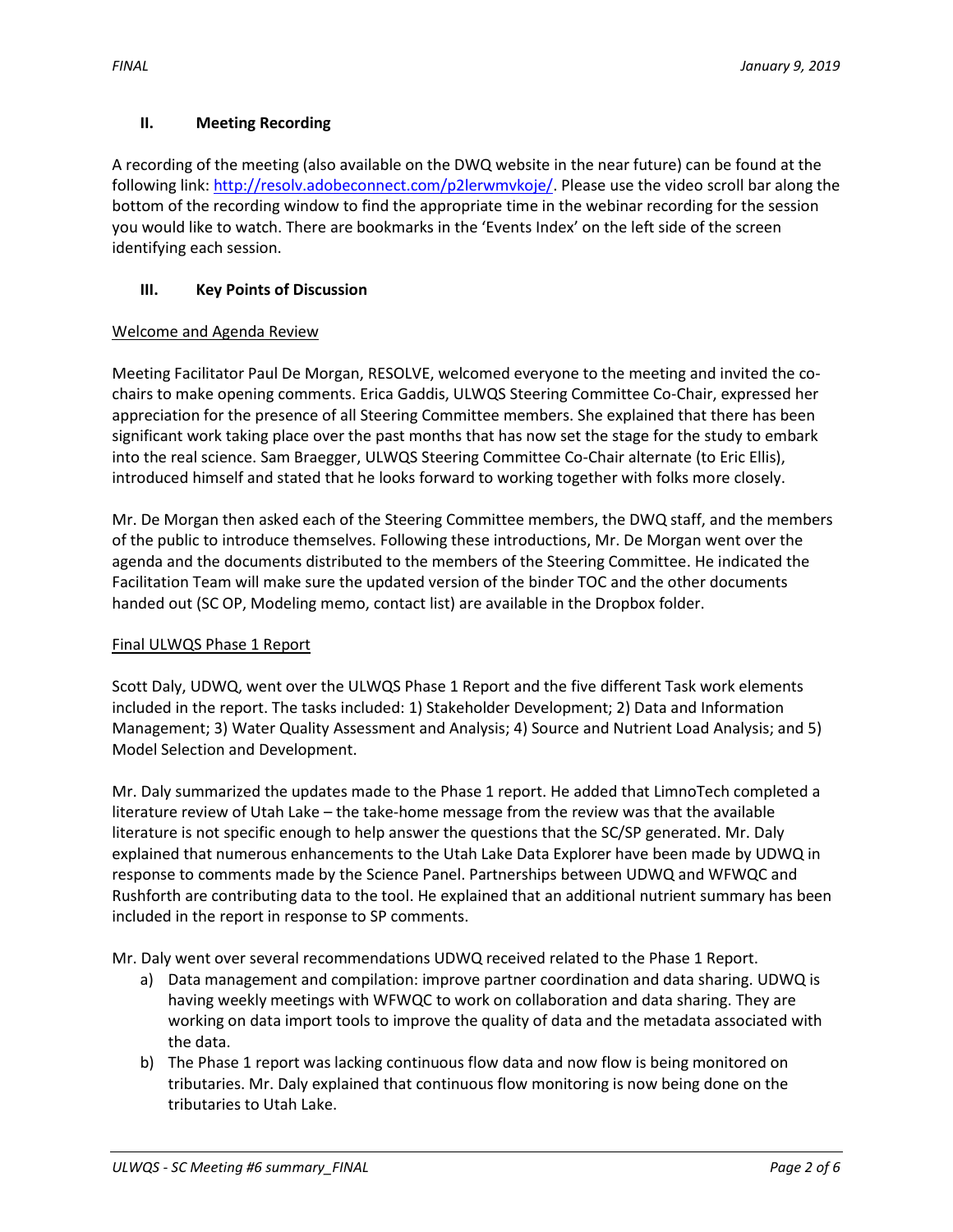A question regarding the availability of the Phase 1 Report and the slides presented by Mr. Daly was raised. Mr. Daly explained that the Phase 1 Report has already been uploaded to the Dropbox folder and that his slides would be uploaded following the meeting.

Mr. Daly presented some data related to measures of the trophic state index. He explained that there is correlation between the concentrations of phosphorus and chlorophyll a, indicating that both phosphorus and chlorophyll a can be used as indicators of lake trophic state. To the contrary, he explained that Secchi depth is not a reliable indicator of trophic state given the influence of sediment on turbidity in the lake.

Mr. Daly mentioned the University of Utah modeling effort and the Science Panel's effort to ensure the model will be useful for the ULWQS. A question from a member of the Steering Committee regarding the composition of the modeling team was raised. Mr. Daly noted Michael Barber, Sarah Hinners, Brett Clark, Steve Burian, and Ramesh Goel comprise the modeling team.

A member of the Steering Committee asked how accurate the available flow data is and whether there is a sense of how much water comes into the lake from the various water sources. Mr. Daly explained that a water budget was created in a 2008 report that is assumed to be fairly accurate. Additionally, it is expected that the modeling effort will include an estimate of a water budget for Utah Lake.

### ULWQS Public Engagement Plan

Christine Osborne was initially scheduled to provide an update on the Public Engagement Plan but was not able to attend the meeting. Therefore, Scott Daly, UDWQ, and Sam Braegger, Utah Lake Commission (ULC), gave a presentation in her place. Mr. Braegger explained that he was enthusiastic to participate in the presentation given that the Utah Lake Commission would be involved in implementing public involvement/engagement.

Mr. Daly explained that when the Facilitation Team was hired SWCA developed a public engagement white paper. UDWQ then developed a public engagement plan, although no comments from the SC have been received.

Mr. Daly explained that a one-page bullet list of public engagement items has been developed from the draft Public Engagement Plan. He explained that the ULC sends out monthly updates on communications to encourage partners to re-post or spread the information. He added that the ULC recommends setting up a similar protocol for the ULWQS public engagement efforts, as it could help to expand the reach of the messaging.

A Steering Committee member asked whether the one-page bullet list was available in the Dropbox folder. Mr. De Morgan explained that it was not currently available but that it would be uploaded to Dropbox following the meeting.

Ms. Gaddis, co-chair, clarified that the draft Public Engagement Plan had been developed by UDWQ and suggested it might be helpful to integrate some of the ULC public engagement strategies and protocols into the draft plan. She suggested Mr. Braegger should be put in touch with the various social media outreach coordinators affiliated with each of the organizations represented on the Steering Committee.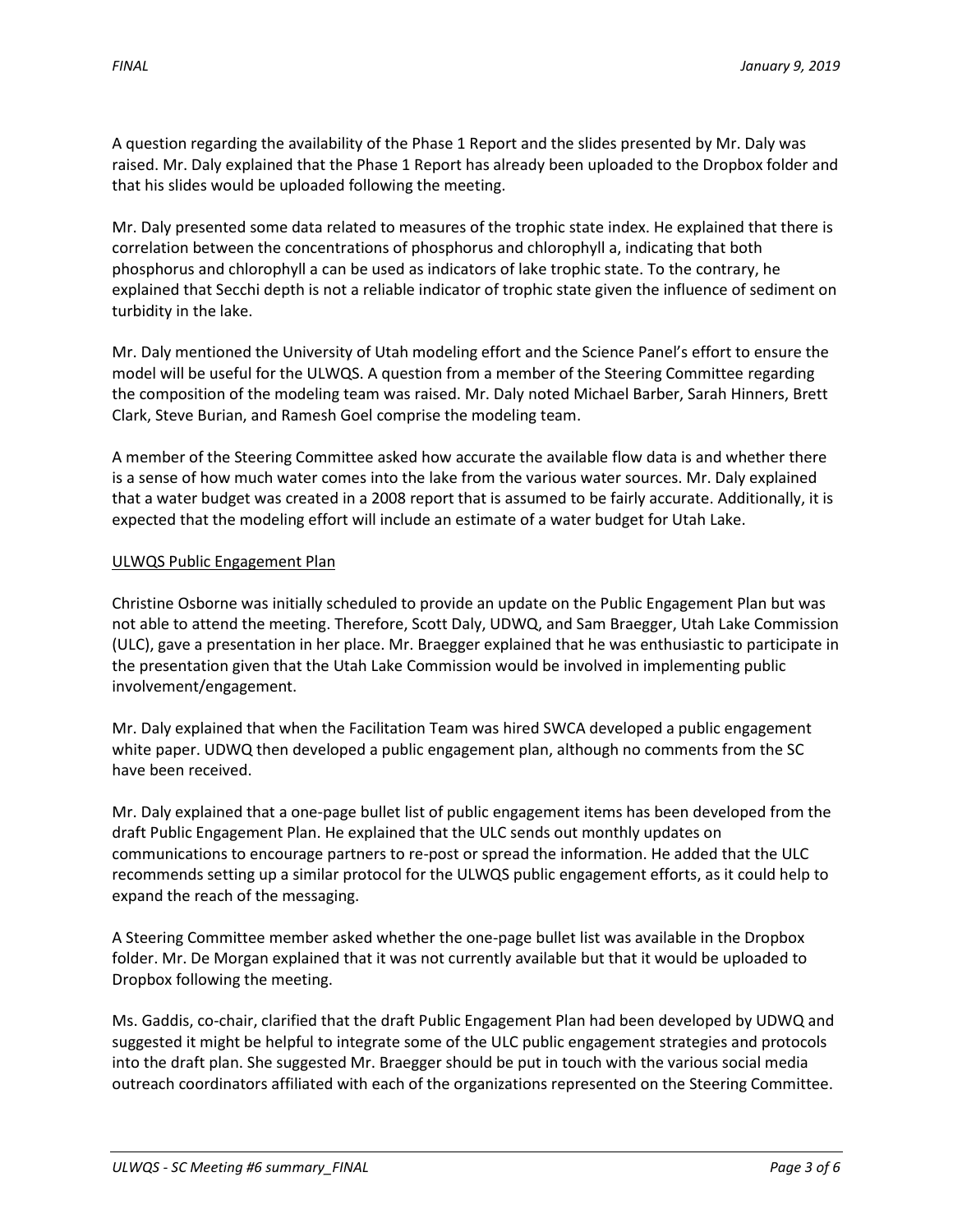A roster was passed around so the members of the Steering Committee could provide the contact information for social media outreach staff affiliated with their organizations.

Mr. Braegger suggested that the Steering Committee develop some pre-approved messages related to the ULWQS that could be shared via social media. Additionally, he suggested that a single, central location for information related to the ULWQS would be most effective to avoid the spread of misinformation and to develop consistency and reliability.

A member of the Steering Committee expressed some concern that there would be multiple opposing views on the information related to the ULWQS and that it may be necessary to share alternate views. Mr. De Morgan responded recognizing that this could be an issue, but that the pre-approved messages from the Steering Committee would be foundational basic information that would be agreed upon.

Mr. Braegger went on to state that the ULC is interested in participating more in local community events. He suggested that additional events or opportunities for the public to engage and learn more about the ULWQS could be organized. Mr. Braegger solicited input from the Steering Committee on who should be the source of information related to the ULWQS. Several members of the Steering Committee expressed support for the ULC and UDWQ serving as the two sources of information. Ms. Gaddis suggested that public engagement and outreach messaging should be kept as a standing item on the agendas for future ULWQS Steering Committee meetings. Mr. De Morgan stated that it could be kept as a standing item.

### Recent Efforts Related to Conflicts of Interest

Ms. Gaddis, co-chair, provided a summary of events that transpired in the past two months related to the Science Panel Operating Principles and potential conflicts of interest for Science Panel members and the contract work related to the ULWQS. Ms. Gaddis explained that the co-chairs thought they had handled this potential issue in the initial development of the Operating Principles; however, it turned out that there was more to be done. In their response to the technical consultant scope of work, one of the organizations that submitted a proposal that included a colleague of one of the Science Panel members. After reviewing the definition of "independent" as it related to the independent members of the Science Panel, Ms. Gaddis explained that additional language needed to be added to the Operating Principles to ensure that the process of reviewing proposals would follow state procurement rules. She explained that the text added to the Operating Principles described that independent members of the Science Panel with a conflict of interest would need to recuse themselves from the proposal review process and would need to create a professional firewall with their colleague and ensure that all ULWQS-related communications are through official Science Panel channels.

A member of the Steering Committee asked whether the Steering Committee will see requests for proposals (RFPs) or will be involved in the development or review of RFPs. Mr. De Morgan responded that the Steering Committee will see final RFPs, but their role is not to comment on the development of RFPs as that is the responsibility of the Science Panel. He thanked the Steering Committee and UDWQ for flagging these issues related to conflict of interest and for bearing with the Facilitation Team through this process. He explained that this is a learning process and that we may learn even more during the next RFP development process.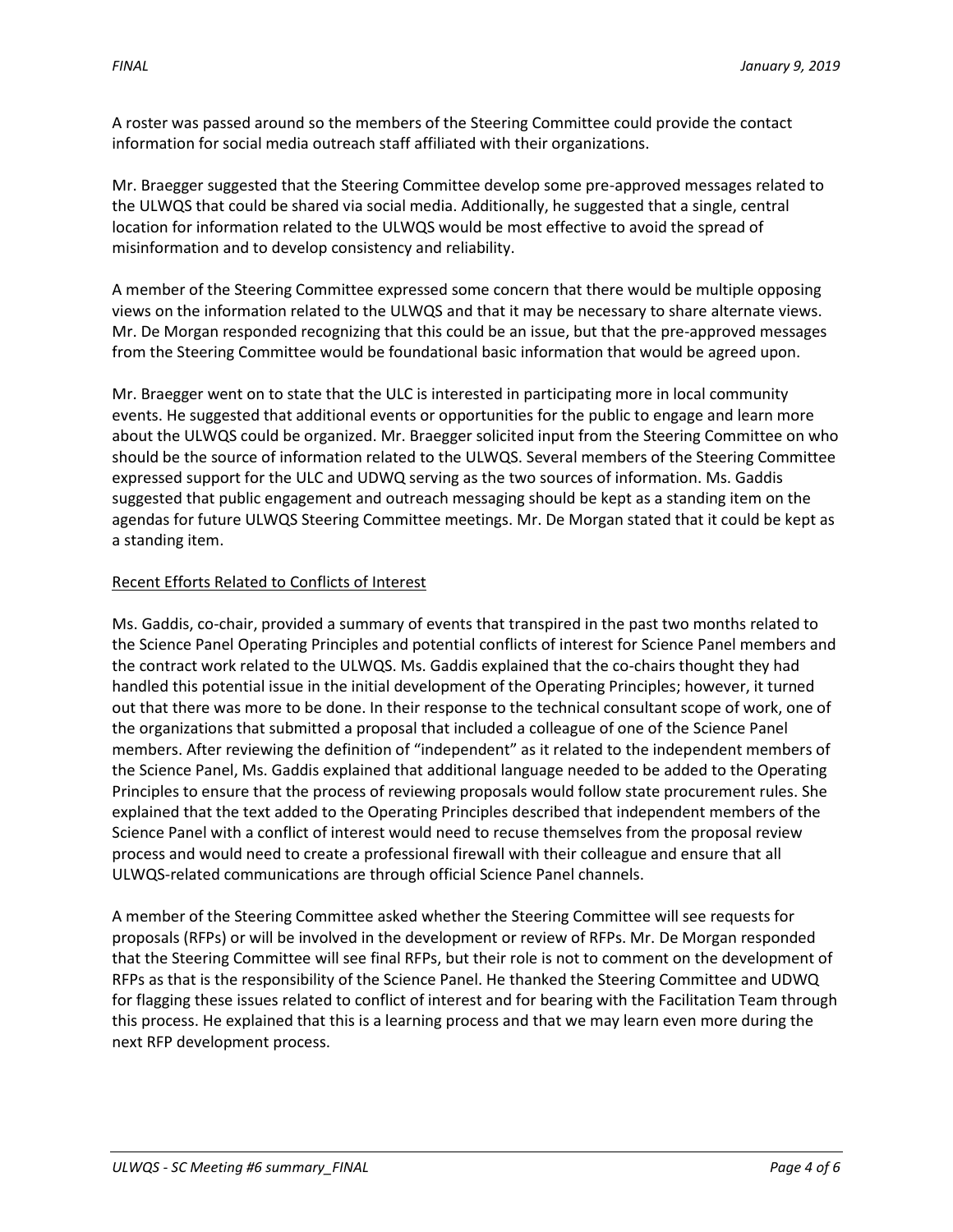### Update on Science Panel Activities

Scott Daly, UDWQ, explained that as UDWQ worked through the Science Panel Operating Principles with the Science Panel members they realized the Science Panel would need some assistance to complete their tasks. A scope of work was developed and was advertised to eight firms that had been prescreened by UDWQ (shared with the SC in late September). UDWQ engaged the independent members of the Science Panel to review the proposals and solicited their input before UDWQ made the decision to select the Tetra Tech team led by Dr. Michael Paul.

Mitch Hogsett introduced himself as the Chair of the Science Panel and an engineer working in the Utah Lake watershed for 10 years. Mr. Hogsett explained that in reviewing the two proposals the independent Science Panel members felt that while both were strong, Tetra Tech was more qualified with knowledgeable staff and significant experience in the area of numeric criteria development. He proceeded to go over the basics of Tetra Tech's Work Plan presented to the Science Panel during a December 5 call. Mr. Hogsett shared Tetra Tech's tentative approach to completing the eight tasks UDWQ identified in the scope of work. He described Tetra Tech's proposed schedule for completing the tasks and he presented the concept of an Exploratory Research Plan that would be developed in time for field studies to take place during the summer of 2019.

Mr. Hogsett then went on to present some thoughts on the initial charge questions that the Steering Committee had developed for the Science Panel. He provided his thoughts on sources of information that the Science Panel may be able to draw upon to generate answers to these questions.

A member of the Steering Committee informed the group that several municipalities in the Provo area are considering developing a regional wastewater treatment facility to replace the existing plant in Provo. The plant could conceivably discharge into Provo Bay, directly to Utah Lake, or the water could be reused. Input from the Steering Committee and possibly the Science Panel was solicited to help consider the potential impacts to the water balance and ecology of Utah Lake. A discussion ensued, and several members of the Steering Committee commented on the potential impacts of this new plant and the possibility of engaging the Science Panel. Mr. De Morgan suggested that the members of the Steering Committee that represent the municipalities considering the development of the new wastewater treatment facility meet with Ms. Gaddis to discuss the situation and how best to convey information to the Steering Committee and Science Panel.

## ULWQS Schedule Moving Forward

Mr. Daly stated that the majority of the work to be done in the immediate future pertains to the Science Panel and the technical consultant. He explained that UDWQ is expecting to receive an updated Work Plan from Tetra Tech, which should set the stage for upcoming Science Panel meetings. Mr. Daly asked the Steering Committee about their opinion on necessary level of involvement and the upcoming meeting schedule for the group. One member of the Steering Committee suggested the group meet in early 2019 and again in the spring. This suggestion seemed to be well-received by the group.

## **IV. Public Comments**

David Richards, Oreo Helix Consulting: If the City of Provo decides to move the water from Provo Bay it will change Provo Bay ecologically. The Bay may end up drying up in dry years. Cyano HABs will change as part of the major ecologically change.